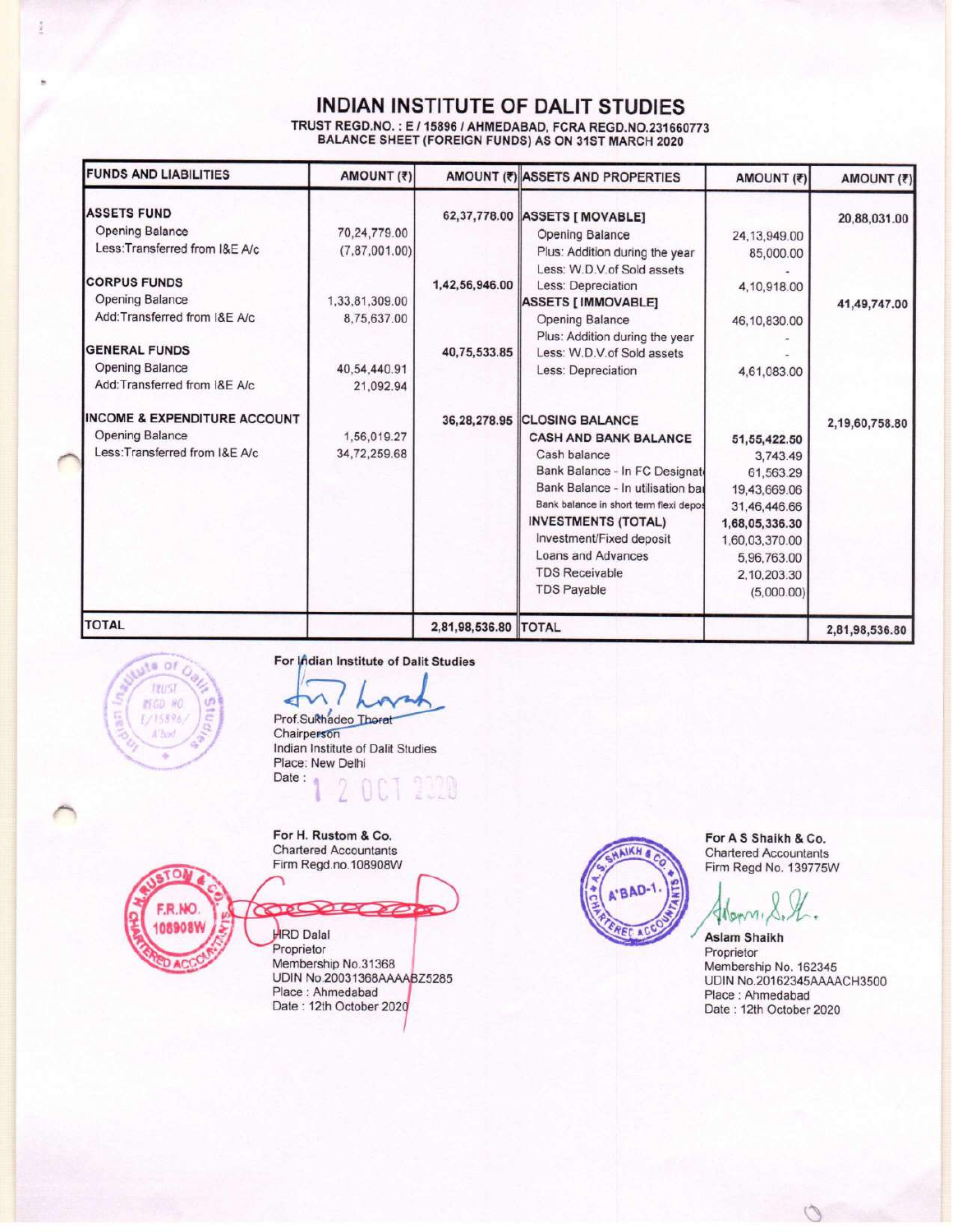## INDIAN INSTITUTE OF DALIT STUDIES

TRUST REGD.NO.: E / 15896 / AHMEDABAD, FCRA REGD.NO.231660773

INCOME AND EXPENDITURE ACCOUNT (FOREIGN FUNDS) FOR THE PERIOD 1ST APRIL 2019 TO 31ST MARCH 2020

| <b>INCOME</b>                                                                                            | AMOUNT (₹)                |                      | AMOUNT (₹) EXPENDITURE                                                                                                                    | AMOUNT (₹)                                               | AMOUNT (₹)     |
|----------------------------------------------------------------------------------------------------------|---------------------------|----------------------|-------------------------------------------------------------------------------------------------------------------------------------------|----------------------------------------------------------|----------------|
| <b>GRANTS INCOME</b><br>Project grant received                                                           | 1, 13, 47, 537.94         | 1, 13, 47, 537.94    | <b>EXPENDITURE ON OBJECT OF THE TRUST</b><br>Program expenses<br>Human Resourse Expense                                                   | 38,53,983.53<br>23,46,928.90                             | 62,00,912.43   |
| <b>INTEREST INCOME</b><br>Designated bank a/c interest income<br>Non-Designated bank a/c interest income | 10,436.00<br>14,91,170.66 |                      | 15,01,606.66 ADMINISTRATIVE EXPENDITURE<br>Programme admin expenses<br>Establishment expenditure<br>Audit fees<br>Remunaration to Trustee | 77,833.40<br>18, 11, 409. 15<br>55,000.00<br>2,50,000.00 | 21,94,242.55   |
|                                                                                                          |                           |                      | <b>DEPRECITION CHARGES</b>                                                                                                                |                                                          | 8,72,001.00    |
|                                                                                                          |                           |                      | TRANSFER TO SPECIFIC FUNDS<br>From Assets fund<br>To Corpus fund<br>To General fund                                                       | (7, 87, 001, 00)<br>8,75,637.00<br>21,092.94             | 1,09,728.94    |
|                                                                                                          |                           |                      | <b>EXCESS OF INCOME OVER EXPENDITURE</b>                                                                                                  | 34,72,259.68                                             | 34,72,259.68   |
| <b>TOTAL</b>                                                                                             |                           | 1,28,49,144.60 TOTAL |                                                                                                                                           |                                                          | 1,28,49,144.60 |



ž

For Indian Institute of Dalit Studies

Prof.Sukhadeo Therat Indian Institute of Dalit Studies Place: New Delhi Date:

For H. Rustom & Co. **Chartered Accountants** Firm Regd.no.108908W

CO. F.R.NO 108908W

# **HRD Dalal** Proprietor

Membership No.31368 UDIN No.20031368AAAABZ5285 Place : Ahmedabad<br>Date : 12th October 2020

**NKH** BAD For A S Shaikh & Co. **Chartered Accountants** Firm Regd No. 139775W

Aslam Shaikh Proprietor Membership No. 162345<br>UDIN No.20162345AAAACH3500 Place: Ahmedabad Date: 12th October 2020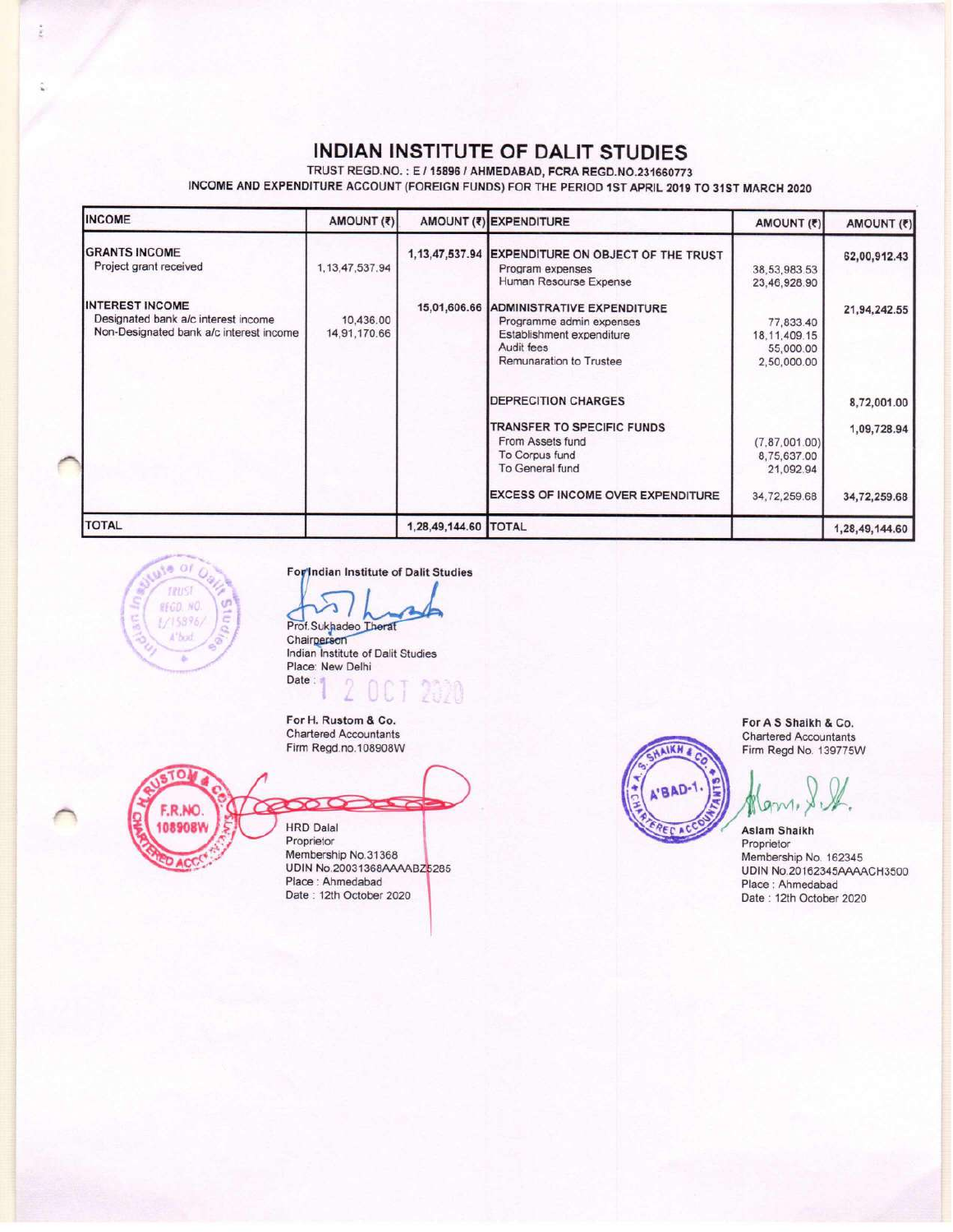### INDIAN INSTITUTE OF DALIT STUDIES

TRUST REGD.NO.: E / 15896 / AHMEDABAD, FCRA REGD.NO.231660773 CONSOLIDATED STATEMENT OF RECEIPT AND PAYMENT (FOREIGN FUNDS) FOR THE YEAR 01/04/2019 TO 31/03/2020

| <b>RECEIPTS</b>                                                                                              | <b>AMOUNT (₹)</b>                                              |                      | AMOUNT (₹) PAYMENTS                                                                                                                                                                                                                                                                                                                         | AMOUNT (₹)                                                                                                                                            | AMOUNT (₹)     |
|--------------------------------------------------------------------------------------------------------------|----------------------------------------------------------------|----------------------|---------------------------------------------------------------------------------------------------------------------------------------------------------------------------------------------------------------------------------------------------------------------------------------------------------------------------------------------|-------------------------------------------------------------------------------------------------------------------------------------------------------|----------------|
| <b>OPENING BALANCE</b><br><b>CASH &amp; BANK BALANCE</b><br><b>Cash Balance</b><br>Bank Balance - In FC      | 4.14.043.98<br>293.49<br>3, 17, 235.76                         | 1,75,91,769.18       | EXPENDITURE ON OBJECT OF THE TRUST<br>Programme Expenses<br>Human Resourse Expense                                                                                                                                                                                                                                                          | 38,53,983.53<br>23,46,928.90                                                                                                                          | 62,00,912.43   |
| Designated bank a/c                                                                                          | 96,514.73                                                      |                      |                                                                                                                                                                                                                                                                                                                                             |                                                                                                                                                       |                |
| <b>INVESTMENTS (TOTAL)</b><br>Investment/Fixed deposit<br><b>Loans and Advances</b><br><b>TDS Receivable</b> | 1,71,77,725.20<br>1,62,97,160.00<br>5,26,883.30<br>3,53,681.90 |                      | <b>ADMINISTRATIVE EXPENDITURE</b><br>Programme admin expenses<br>Establishment expenditure<br>Audit fees<br>Remuneration to trustees                                                                                                                                                                                                        | 77,833.40<br>18, 11, 409. 15<br>55,000.00<br>2,50,000.00                                                                                              | 21,94,242.55   |
| <b>GRANT INCOME</b>                                                                                          |                                                                | 1, 13, 47, 537.94    |                                                                                                                                                                                                                                                                                                                                             |                                                                                                                                                       |                |
| <b>INTEREST INCOME</b><br>Designated Bank A/c<br>Non Designated Banks A/c                                    | 10,436.00<br>14,91,170.66                                      | 15,01,606.66         | <b>CAPITAL EXPENDITURE</b><br>Equipments purchase                                                                                                                                                                                                                                                                                           | 85,000.00                                                                                                                                             | 85,000.00      |
|                                                                                                              |                                                                |                      | <b>CLOSING BALANCE</b><br><b>CASH &amp; BANK BALANCE</b><br>Cash Balance<br>Bank Balance - In FC Designated bank a/c<br>Bank Balance - In utilisation bank a/cs<br>Bank balance in short term flexi deposits<br><b>INVESTMENTS (TOTAL)</b><br>Investment/Fixed deposit<br>Loans and Advances<br><b>TDS Receivable</b><br><b>TDS Payable</b> | 51,55,422.50<br>3,743.49<br>61,563.29<br>19,43,669.06<br>31,46,446.66<br>1,68,05,336.30<br>1,60,03,370.00<br>5,96,763.00<br>2,10,203.30<br>(5,000.00) | 2,19,60,758.80 |
| <b>TOTAL</b>                                                                                                 |                                                                | 3,04,40,913.78 TOTAL |                                                                                                                                                                                                                                                                                                                                             |                                                                                                                                                       | 3,04,40,913.78 |



š.

For Indian Institute of Dalit Studies

Prof.Sukhadeo Thorat

Chairperson Indian Institute of Dalit Studies Place: New Delhi Date:



For H. Rustom & Co. **Chartered Accountants** Firm Regd.no.108908W

**HRD Dalal** Proprietor Membership No.31368 UDIN No.20031368AAAABZ5285 Place: Ahmedabad Date: 12th October 2020/

᠊ᢐ ᅙ

 $\sim$ 

For A S Shaikh & Co. **Chartered Accountants** Firm Regd No. 139775W

VIVY

**AIKH A** 

BA

**Aslam Shaikh** Proprietor Membership No. 162345 UDIN No. 20162345AAAACH3500 Place: Ahmedabad Date: 12th October 2020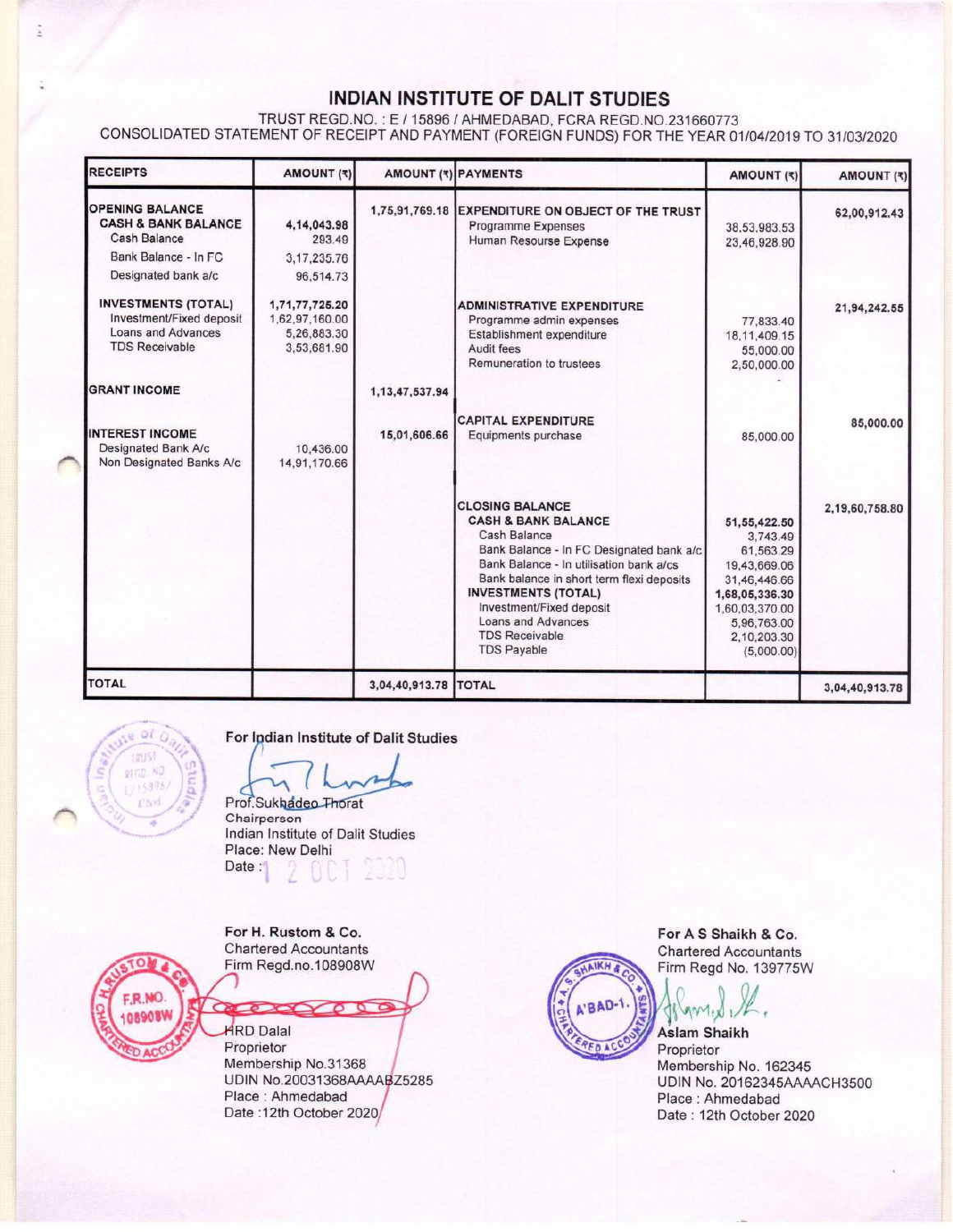#### **Form FC-4**

#### **[See rule 17]**

Darpan ID\*\*\* : GJ/2018/0196346

The Secretary to the Government of India, Ministry of Home Affairs, Foreigners Division (FCRA Wing) Major Dhyan Chand National Stadium, India Gate New Delhi - 110002

\*\*\*Note:- Furnishing of Darpan ID shall be optional.

Subject: Account of Foreign Contribution (FC) for the year ending on the 31st March, 2020

#### 2. Details of receipt and utilisation of foreign contribution :

| 1.             | FCRA registration number and Date<br>call                                                                                  |
|----------------|----------------------------------------------------------------------------------------------------------------------------|
|                | (i). Number<br>: 231660773                                                                                                 |
|                | (ii). Date<br>: 28/02/2007                                                                                                 |
| 2.             | Details of receipt and utilisation of foreign contribution :                                                               |
|                | (i) Foreign Contribution received in cash/kind(value):                                                                     |
|                | (a) Brought forward foreign contribution at the beginning of the year(Rs.) 17591769.18                                     |
|                | (b) Income During the year*:                                                                                               |
|                | (i) Interest: 1501606.66                                                                                                   |
|                | (ii) Other receipts from projects/activities:                                                                              |
| $\mathbf S$ No | Year of commencement of the project /<br>Name and location of Project/activity<br>Income during the year (Rs.)<br>activity |
|                | (c) Foreign Contribution received during the financial year                                                                |
|                | (i) Directly from a foreign source: 11347537.94                                                                            |
|                | (ii) as transfer from a local source: 0.00                                                                                 |
|                |                                                                                                                            |
|                | (d) Total Foreign Contribution (a+b+c) (Rs.): 30440913.78                                                                  |

\*i.e. interest accrued on foreign contribution, or any other income derived from foreign contribution,

e.g. sale proceeds from assets created from foreign contribution, or interest thereon during the year, income from projects/activities.

(ii) (a). Donor wise detail of foreign contribution received:

|     | SI.No   Name of donors          | Institutional/Individ  <br>ual                                                        | Detail of the donor:<br>official Address:<br>Email address:<br>website address:                                                                     | Purposes for which<br>received<br>(Social.Cultural.Edu<br>cational, Economic,<br>Religious) | Specific Activity /<br>project | <b>Amount Rs</b> |
|-----|---------------------------------|---------------------------------------------------------------------------------------|-----------------------------------------------------------------------------------------------------------------------------------------------------|---------------------------------------------------------------------------------------------|--------------------------------|------------------|
| (1) | (2)                             | (3)                                                                                   | (4)                                                                                                                                                 | (5)                                                                                         | (6)                            | (7)              |
|     | The University of<br>Manchester | Institutional                                                                         | Oxford Road.<br>Manchester, M13<br>9PL, United<br>Kingdom, Email<br>Id:<br>p.walker@manches<br>ter.ac.uk, Website<br>Address :<br>http://www.manche | Educational                                                                                 | Research Work                  | 2348304.62       |
|     |                                 | FCRA Annual Returns for the financial year 2019-2020 nas been Submitted on 13/11/2020 |                                                                                                                                                     |                                                                                             |                                | Page 1 of 4      |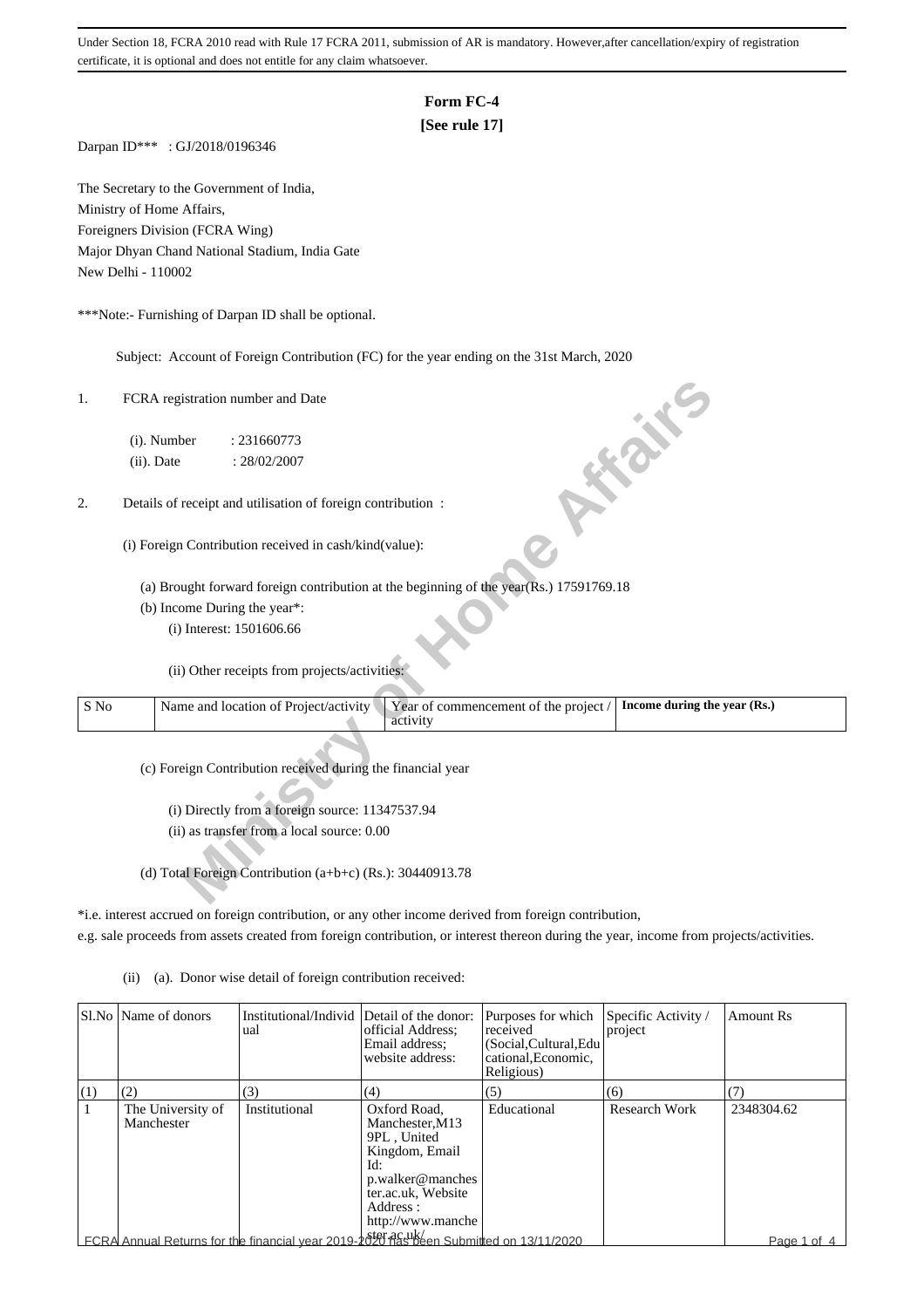|   | Sl.No   Name of donors                                 | Institutional/Individ Detail of the donor:<br>ual | official Address:<br>Email address:<br>website address:                                                                                                | Purposes for which<br>received<br>(Social, Cultural, Edu<br>cational, Economic,<br>Religious) | Specific Activity /<br>project | <b>Amount Rs</b> |
|---|--------------------------------------------------------|---------------------------------------------------|--------------------------------------------------------------------------------------------------------------------------------------------------------|-----------------------------------------------------------------------------------------------|--------------------------------|------------------|
| 2 | Rosa Luxemburg<br>Stiftung                             | Institutional                                     | Franz - Mehring-<br>Platz 1, 10243<br>Berlin, Germany,<br>Germany, Email<br>Id:<br>info@rosalux.org.<br>Website Address:<br>https://www.rosalu<br>x.de | Educational                                                                                   | Research Work                  | 7227390.13       |
| 3 | International<br>Development<br><b>Research Center</b> | Institutional                                     | PO Box<br>8500, Ottawa,<br>ON.Canada K1G<br>3H9, Canada.<br>Email Id:<br>sverma@idrc.ca,<br>Website Address:<br>http://www.idrc.ca/                    | Educational                                                                                   | Research work                  | 1771843.19       |

| Sl.No<br>$    -$ | Ð<br>Purpose                  | Amount                                                              |
|------------------|-------------------------------|---------------------------------------------------------------------|
|                  | $\blacksquare$<br>Educational | $ -$<br>$\mathbf{u}$<br>$\Delta$<br>. .<br>$\overline{\phantom{a}}$ |

|              |                                                                                                                                                                 |                                          |                  | Website Address:<br>http://www.idrc.ca/ |                                                                                                     |                         |                |         |                 |         |
|--------------|-----------------------------------------------------------------------------------------------------------------------------------------------------------------|------------------------------------------|------------------|-----------------------------------------|-----------------------------------------------------------------------------------------------------|-------------------------|----------------|---------|-----------------|---------|
|              | (b) Cumulative purpose-wise amount of all foreign contribution donation received:                                                                               |                                          |                  |                                         |                                                                                                     |                         |                |         |                 |         |
| Sl.No        | Purpose                                                                                                                                                         |                                          |                  |                                         |                                                                                                     | Amount                  |                |         |                 |         |
| $\mathbf{1}$ | Educational                                                                                                                                                     |                                          |                  |                                         |                                                                                                     | 11347537.94             |                |         |                 |         |
| 3.           | Details of Utilization of foreign contribution:<br>(a) Details of activities/projects for which foreign contribution has been received and utilised (in rupees) |                                          |                  |                                         |                                                                                                     |                         |                |         |                 |         |
| Sl. No.      | Name of<br>project/acti ocation<br>vity                                                                                                                         | Address/L                                | Previous Balance |                                         |                                                                                                     | Receipt during the year | Utilised       |         | Balance         |         |
|              |                                                                                                                                                                 |                                          | In cash          | In Kind                                 | In cash                                                                                             | In Kind                 | In cash        | In Kind | In cash         | In Kind |
| (1)          | (2)                                                                                                                                                             | (3)                                      | (4)              | (5)                                     | (6)                                                                                                 | (7)                     | (8)            | (9)     | (10)            | (11)    |
| $\mathbf{1}$ | Education<br>al research                                                                                                                                        | New<br>Delhi<br>Delhi<br>Delhi1100<br>49 | 17591769.<br>18  | 0.00                                    | 12849144.<br>60                                                                                     | 0.00                    | 8480154.9<br>8 | 0.00    | 21960758.<br>80 | 0.00    |
| Total        |                                                                                                                                                                 |                                          | 17591769.<br>18  | 0.00                                    | 12849144.<br>60                                                                                     | 0.00                    | 8480154.9<br>8 | 0.00    | 21960758.<br>80 | 0.00    |
|              | (b) Details of utilisation of foreign contribution:                                                                                                             |                                          |                  |                                         | (i) Total Utilisation** for projects as per aims and objectives of the association (Rs.):6200912.43 |                         |                |         |                 |         |

(ii) Total administrative expenses as provided in rule 5 of the Foreign Contribution

(Regulation) Rules, 2011 (Rs.) :2194242.55

\*\* It is affirmed that the utilisation of foreign contribution is not in contravention of the provisions contained in the Foreign Contribution(Regulation) Act, 2010 (42 of 2010) and more particularly in section 9 and section 12 of the Act which, inter-alia, states that the acceptance of foreign contribution is not likely to affect prejudicially

(A) the soverignty and integrity of india; or.

(B) the security, strategic, scientific or echnomic interest of the state; or

(C) the public interest; or

(D) freedom or fairness of election to any legistature; or

(E) friendly relations with any foreign state; or

(F) harmony between religious, racial, social, lingusitic or relgional groups, castes or communities.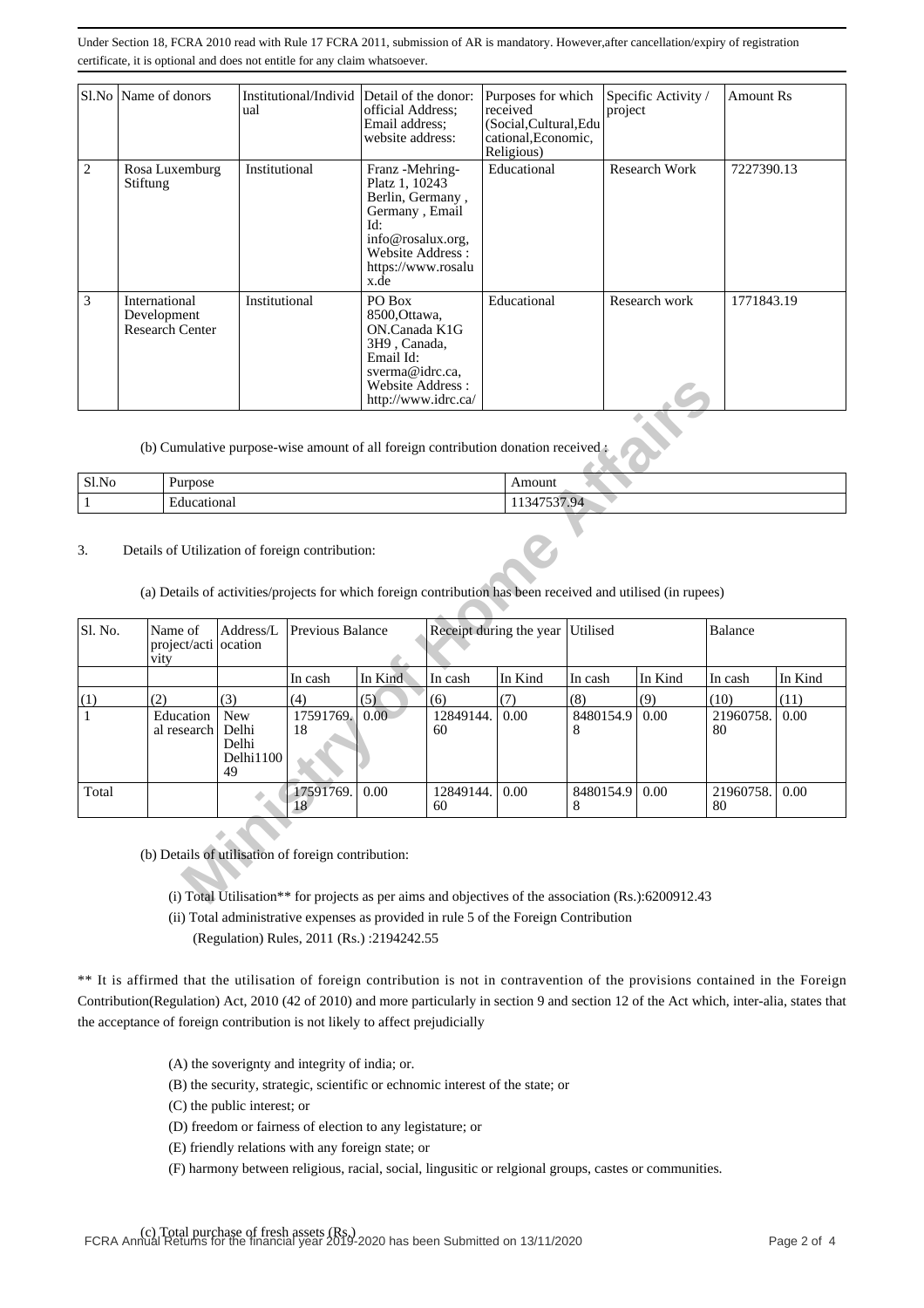| Sl. No. | Activity in the name of Association | Details | Purpose                      | Total (in Rs.) |
|---------|-------------------------------------|---------|------------------------------|----------------|
| (i)     | Creation of movable assests         | Laptops | Educational<br>Research work | 85000.00       |
|         | Total                               |         |                              | 85000.00       |

#### (d) FC transferred to other associations

| SL N<br>$\mathbf{r}$<br>N <sub>O</sub> | association<br>Name<br>200<br>the<br>ОI | Date                  | Purpose | Amount  |
|----------------------------------------|-----------------------------------------|-----------------------|---------|---------|
| (1)<br>L)                              | $\sqrt{2}$<br>$\sim$                    | $\tilde{\phantom{a}}$ | $\sim$  | $\cdot$ |

(e) Total utilisation In the year (Rs.)(b+c+d) 8480154.98

#### 4. Details Of unutilised foreign contribution:

| 4.                         |                                  | Details Of unutilised foreign contribution:<br>(i) Total FC invested in term Deposits (Rs.): |                                                                                                                                                                                                                                                                                                                                             |             |                        |                   |     |                            |
|----------------------------|----------------------------------|----------------------------------------------------------------------------------------------|---------------------------------------------------------------------------------------------------------------------------------------------------------------------------------------------------------------------------------------------------------------------------------------------------------------------------------------------|-------------|------------------------|-------------------|-----|----------------------------|
| Sl. No.                    | Details                          |                                                                                              |                                                                                                                                                                                                                                                                                                                                             |             | Total(in Rs.)          |                   |     |                            |
| (i)                        |                                  | Opening Balance of FD                                                                        |                                                                                                                                                                                                                                                                                                                                             |             | 17355777.30            |                   |     |                            |
| (ii)                       | FD made during the year          |                                                                                              |                                                                                                                                                                                                                                                                                                                                             | 10416717.00 |                        |                   |     |                            |
| (iii)                      | Less: realisation of previous FD |                                                                                              |                                                                                                                                                                                                                                                                                                                                             | 7820711.34  |                        |                   |     |                            |
|                            |                                  | Closing balance of FD                                                                        |                                                                                                                                                                                                                                                                                                                                             |             | 19951782.96            |                   |     |                            |
| 5.<br>6.                   |                                  | (a) Cash in hand: 3743.49                                                                    | (ii) Balance of unutilised foreign contribution, in cash/bank, at the end of the year(Rs):<br>(b) in FC designated bank account: 61563.29<br>(c) in utilisation bank account(s): $1943669.06$<br>Details of foreigners as Key functionary/working/associated: 0<br>Details of Land and Building remained unutilised for more than two year: |             |                        |                   |     |                            |
| Sl. No.                    | <b>Building</b>                  | Location of Land and                                                                         | Year of acquisition                                                                                                                                                                                                                                                                                                                         |             | Purpose of acquisition |                   |     | Reason of unutilisation    |
| (1)                        | (2)                              |                                                                                              | (3)                                                                                                                                                                                                                                                                                                                                         |             | (4)                    |                   | (5) |                            |
| (7)<br>Name of the<br>Bank |                                  | <b>Branch Address</b> (<br>With pincode)                                                     | (a) Details of designated FC bank account for receipt of Foreign Contribution (As on 31st March of the year ending):<br>Phone No.                                                                                                                                                                                                           | E-mail      | <b>IFSC</b> Code       | <b>Account No</b> |     | Date of Opening<br>Account |
| (1)                        |                                  | (2)                                                                                          | (3)                                                                                                                                                                                                                                                                                                                                         | (4)         | (5)                    | (6)               |     | (7)                        |

- (a) Cash in hand: 3743.49
- (b) in FC designated bank account: 61563.29
- (c) in utilisation bank account(s): 1943669.06
- 5. Details of foreigners as Key functionary/working/associated: 0
- 6. Details of Land and Building remained unutilised for more than two year:

| Sl. No. | Location of Land and<br>Building | Year of acquisition | Purpose of acquisition | Reason of unutilisation |
|---------|----------------------------------|---------------------|------------------------|-------------------------|
|         | $\sqrt{2}$<br>ے                  | ιJ                  |                        | $\cdot$                 |

| Name of the<br>Bank | <b>Branch Address</b><br>With pincode)                                    | Phone No.    | E-mail                                                       | <b>IFSC</b> Code | Account No          | Date of Opening<br>Account |
|---------------------|---------------------------------------------------------------------------|--------------|--------------------------------------------------------------|------------------|---------------------|----------------------------|
|                     | $\mathbf{2}$                                                              | (3).         | (4)                                                          | (5)              | (6)                 |                            |
| <b>AXIS BANK</b>    | Khan Market<br>Shop $2A-2B$<br>Khan Market,<br>New Delhi,<br>Delhi, Delhi | 011-24699370 | KhanMarket.Ope   UTIB0000120<br>rationshead@axis<br>bank.com |                  | XXXXXXXXX<br>XX2714 | 20/04/2004                 |

(b) Details of all utilization bank accounts for utilization of Foregin Contribution (As on 31st March of the year ending)

| Name of the<br>Bank | <b>Branch Address</b><br>With pincode)                                     | Phone No.    | E-mail                                                       | <b>IFSC</b> Code | Account No          | Date of Opening<br>Account |
|---------------------|----------------------------------------------------------------------------|--------------|--------------------------------------------------------------|------------------|---------------------|----------------------------|
|                     | (2)                                                                        | (3).         | (4)                                                          | (5)              | (6)                 |                            |
| <b>AXIS BANK</b>    | Khan<br>Market, Shop 2A-<br>2B, Khan Market,<br>New Delhi,<br>Delhi, Delhi | 011-24699370 | KhanMarket.Ope   UTIB0000120<br>rationshead@axis<br>bank.com |                  | XXXXXXXXX<br>XX6959 | 31/08/2012                 |